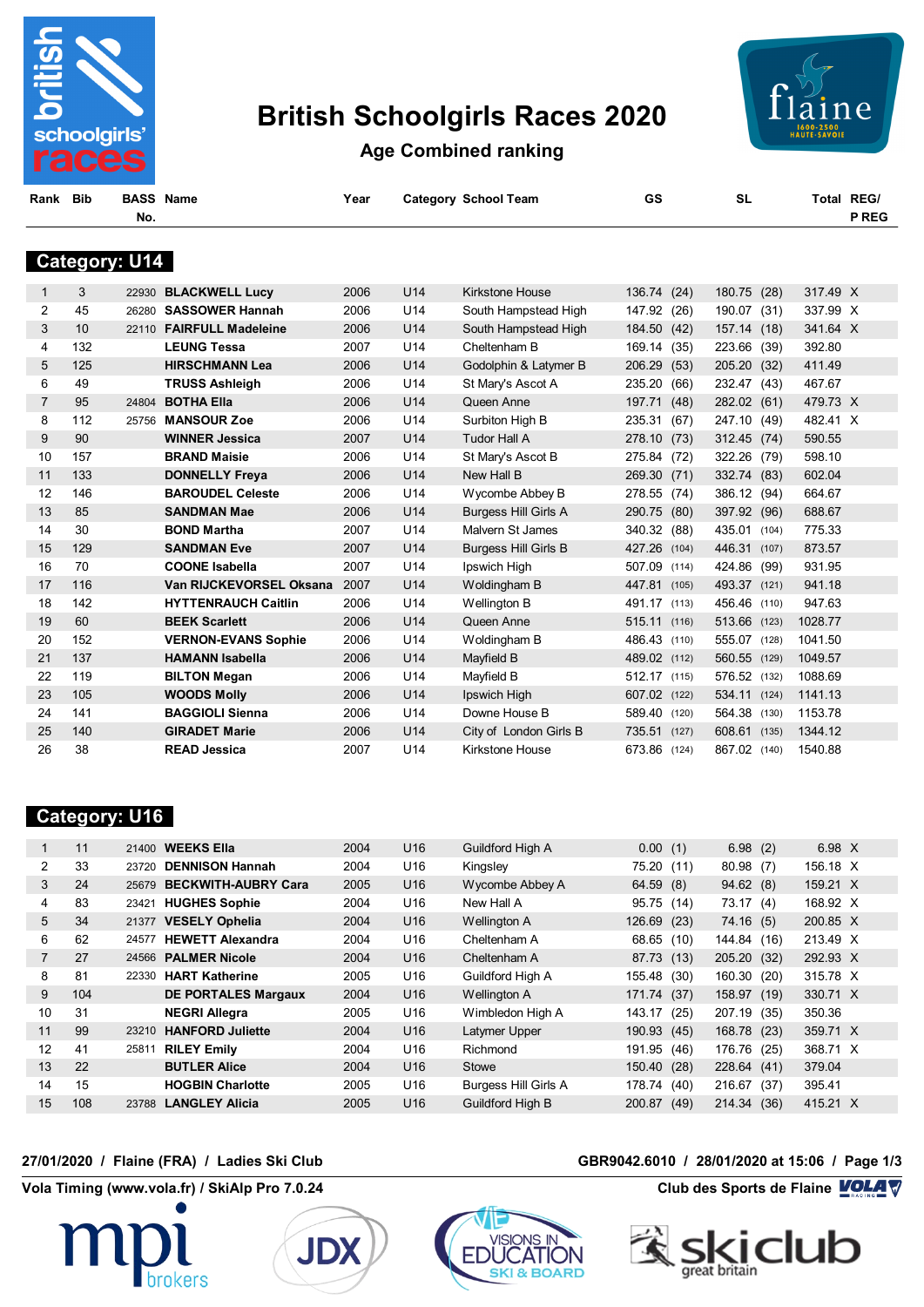#### **British Schoolgirls Races 2020 Age Combined ranking**

| Rank Bib |                | <b>BASS Name</b><br>No. |                                     | Year |                 | <b>Category School Team</b> | GS            |       | <b>SL</b>    |      | Total REG/ | <b>P REG</b> |
|----------|----------------|-------------------------|-------------------------------------|------|-----------------|-----------------------------|---------------|-------|--------------|------|------------|--------------|
| 16       | 51             |                         | <b>RICHARDS CHAPATTE Marina</b>     | 2005 | U <sub>16</sub> | Godolphin & Latymer A       | 217.69        | (60)  | 223.66 (39)  |      | 441.35     |              |
| 17       | 110            |                         | <b>BAROUDEL Felicite</b>            | 2004 | U16             | Wycombe Abbey B             | 209.11        | (57)  | 233.80 (45)  |      | 442.91     |              |
| 18       | 68             |                         | 23717 LAWTON Emma                   | 2004 | U16             | Kingsley                    | 283.64        | (76)  | 177.10       | (27) | 460.74 X   |              |
| 19       | 29             |                         | <b>LUCENET Ruby</b>                 | 2004 | U16             | Latymer Upper               | 175.24        | (39)  | 287.18       | (63) | 462.42     |              |
| 20       | 66             |                         | <b>WUCZYNSKA Maria</b>              | 2005 | U16             | Wimbledon High A            | 208.66        | (55)  | 254.75 (54)  |      | 463.41 X   |              |
| 21       | 79             |                         | 21284 HINTON Tilly                  | 2004 | U16             | Surbiton High A             | 234.97        | (65)  | 248.77 (51)  |      | 483.74 X   |              |
| 22       | 58             |                         | <b>OLSOFF Amelie</b>                | 2004 | U16             | St Mary's Calne A           | 211.37        | (58)  | 282.69 (62)  |      | 494.06     |              |
| 23       | 76             |                         | 22963 BROOKS Isobel                 | 2005 | U16             | Richmond                    | 247.05 (68)   |       | 249.76 (52)  |      | 496.81 X   |              |
| 24       | $\overline{7}$ |                         | <b>WITHEROW Alexandra</b>           | 2004 | U16             | St Swithuns A               | 201.55 (51)   |       | 295.33 (68)  |      | 496.88     |              |
| 25       | 124            |                         | 23626 BRYER Lucy                    | 2004 | U16             | Wellington B                | 234.86 (64)   |       | 265.23 (57)  |      | 500.09 X   |              |
| 26       | 17             |                         | <b>WEBER-HENSCHEL Augusta</b>       | 2004 | U16             | Mayfield A                  | 204.15 (52)   |       | 313.28 (75)  |      | 517.43     |              |
| 27       | 65             |                         | <b>PROBERT Myrtle</b>               | 2005 | U16             | Malvern St James            | 221.08        | (62)  | 306.97 (71)  |      | 528.05 X   |              |
| 28       | 86             |                         | <b>SLESINGER Allegra</b>            | 2005 | U16             | Godolphin & Latymer A       | 216.00        | (59)  | 314.28 (76)  |      | 530.28     |              |
| 29       | 103            |                         | 23719 SAINSBURY Lucy                | 2004 | U16             | Kingsley                    | 290.86 (81)   |       | 256.41 (56)  |      | 547.27 X   |              |
| 30       | 28             |                         | <b>WOODWARD Ruby</b>                | 2004 | U16             | St Georges Ascot            | 295.94        | (82)  | 269.72 (58)  |      | 565.66     |              |
| 31       | 156            |                         | <b>PLAYNE Alice</b>                 | 2004 | U16             | Sherborne B                 | 257.67 (70)   |       | 343.55 (85)  |      | 601.22 X   |              |
| 32       | 106            |                         | <b>JOHNSON Mollie</b>               | 2005 | U16             | Wellington B                | 297.07        | (84)  | 329.58       | (82) | 626.65     |              |
| 33       | 71             |                         | <b>PLAYNE Isabelle</b>              | 2004 | U16             | Sherborne A                 | 279.46 (75)   |       | 379.63 (91)  |      | 659.09 X   |              |
| 34       | 52             |                         | <b>TURNER Georgina</b>              | 2004 | U16             | Mayfield A                  | 300.69        | (85)  | 383.13 (92)  |      | 683.82     |              |
| 35       | 18             |                         | <b>BERKNOV Clara</b>                | 2005 | U16             | Woldingham A                | 332.98 (86)   |       | 360.68 (89)  |      | 693.66     |              |
| 36       | 148            |                         | 22416 HOLT Josephine                | 2004 | U16             | Surbiton High B             | 394.63 (100)  |       | 301.15 (70)  |      | 695.78 X   |              |
| 37       | 93             |                         | <b>BYNG Rose</b>                    | 2004 | U16             | St Mary's Calne A           | 359.29 (90)   |       | 344.71 (86)  |      | 704.00     |              |
| 38       | 150            |                         | <b>BARINOVA Fevroniya</b>           | 2005 | U16             | Cheltenham B                | 367.42 (93)   |       | 359.35 (88)  |      | 726.77     |              |
| 39       | 115            |                         | 23293 GOULD Chloe                   | 2004 | U16             | New Hall B                  | 160.56 (33)   |       | 581.67 (134) |      | 742.23 X   |              |
| 40       | 126            |                         | 23427 KEMKERS Saskia                | 2005 | U16             | Guildford High B            | 207.42 (54)   |       | 540.43 (126) |      | 747.85 X   |              |
| 41       | 63             |                         | <b>WOODWARD Lily</b>                | 2004 | U16             | St Georges Ascot            | 391.47        | (99)  | 383.79 (93)  |      | 775.26     |              |
| 42       | 111            |                         | <b>TIBBLE Tara</b>                  | 2005 | U16             | <b>Burgess Hill Girls B</b> | 383.00        | (97)  | 401.92 (97)  |      | 784.92     |              |
| 43       | 138            |                         | <b>WOOLGAR Islay</b>                | 2004 | U16             | Sherborne B                 | 362.45        | (92)  | 426.03 (100) |      | 788.48     |              |
| 44       | 78             |                         | <b>ANDERSON Jessica</b>             | 2004 | U16             | Stamford                    | 424.44 (103)  |       | 392.60 (95)  |      | 817.04     |              |
| 45       | 122            |                         | <b>WESSEL Amelie</b>                | 2005 | U16             | City of London Girls B      | 372.38        | (96)  | 460.78 (111) |      | 833.16     |              |
| 46       | 120            |                         | <b>WELCH Charlotte</b>              | 2004 | U16             | Sherborne B                 | 360.98        | (91)  | 479.07 (116) |      | 840.05     |              |
| 47       | 64             |                         | <b>KERLEY Pascale</b>               | 2005 | U16             | Latymer Upper               | 368.55        | (94)  | 490.55 (120) |      | 859.10     |              |
| 48       | 127            |                         | <b>LAW Sasha</b>                    | 2005 | U16             | St Swithuns B               | 387.18        | (98)  | 474.58 (115) |      | 861.76     |              |
| 49       | 92             |                         | <b>NYLAENDE Natalie</b>             | 2005 | U <sub>16</sub> | Stowe                       | 456.28        | (107) | 434.01 (103) |      | 890.29     |              |
| 50       | 154            |                         | <b>HARPER Nancy</b>                 | 2005 | U16             | St Mary's Calne B           | 482.70 (109)  |       | 465.60 (112) |      | 948.30     |              |
| 51       | 134            |                         | <b>KIBBLEWHITE Isabelle</b>         | 2005 | U16             | Woldingham B                | 475.25 (108)  |       | 474.08 (114) |      | 949.33     |              |
| 52       | 98             |                         | <b>MARRIOTT Constance</b>           | 2005 | U16             | St Georges Ascot            | 416.31 (101)  |       | 534.61 (125) |      | 950.92     |              |
| 53       | 136            |                         | <b>PATERSON Pollyanna</b>           | 2004 | U16             | St Mary's Calne B           | 547.62 (118)  |       | 465.77 (113) |      | 1013.39    |              |
| 54       | 109            |                         | <b>ROSE Georgina</b>                | 2005 | U16             | St Swithuns B               | 534.30 (117)  |       | 489.05 (117) |      | 1023.35    |              |
| 55       | 61             |                         | <b>CUNNINGHAM-DAY Rosaleen 2005</b> |      | U16             | Heathfield                  | 585.22 (119)  |       | 545.59 (127) |      | 1130.81    |              |
| 56       | 77             |                         | <b>GREEN Isabel</b>                 | 2005 | U16             | St Swithuns A               | 720.83 (126)  |       | 445.82 (106) |      | 1166.65    |              |
| 57       | 145            |                         | <b>ROSE Tillie</b>                  | 2005 | U16             | St Swithuns B               | 599.45 (121)  |       | 629.06 (136) |      | 1228.51    |              |
| 58       | 96             |                         | <b>KIRBY Doddie</b>                 | 2005 | U16             | Heathfield                  | 635.70 (123)  |       | 731.33 (138) |      | 1367.03    |              |
| 59       | 100            |                         | <b>SEAL Morganne</b>                | 2005 | U16             | Malvern St James            | 693.39 (125)  |       | 676.46 (137) |      | 1369.85    |              |
| 60       | 73             |                         | <b>BAKER Lily</b>                   | 2005 | U16             | Kirkstone House             | 1375.95 (128) |       | 940.85 (141) |      | 2316.80    |              |

## **Category: U18**

|    | 21 | 41911 GORRINGE Giselle | 2003 | U <sub>18</sub> | <b>NLCS</b>       | 5.76(2)        | 0.00(1)        | 5.76 X   |
|----|----|------------------------|------|-----------------|-------------------|----------------|----------------|----------|
| 2  | 35 | 22515 SHELLEY Annie    | 2003 | U18             | Ipswich High      | 52.96(6)       | 74.66<br>(6)   | 127.62 X |
| 3  |    | <b>NOKES Millie</b>    | 2002 | U <sub>18</sub> | Sherborne A       | 35.23(4)       | 99.94 (9)      | 135.17   |
| 4  | 13 | 21925 MCLEISH Emily    | 2003 | U18             | New Hall A        | 80.05 (12)     | 68.18 (3)      | 148.23 X |
| 5  | 48 | 23069 LANDER Isabelle  | 2002 | U <sub>18</sub> | New Hall A        | 30.71(3)       | 124.05(11)     | 154.76 X |
| 6  | 14 | <b>FAVRE Charlotte</b> | 2003 | U18             | St Mary's Ascot A | 121.72 (21)    | 126.21<br>(12) | 247.93 X |
|    | 12 | 21096 VERNON Rebecca   | 2002 | U <sub>18</sub> | Reeds             | 114.38 (19)    | 137.35 (13)    | 251.73 X |
| 8  | 94 | <b>POINTS Madeline</b> | 2002 | U18             | Wycombe Abbey A   | 110.54<br>(17) | (14)<br>142.51 | 253.05   |
| 9  | 19 | 23093 NICOL Catherine  | 2002 | U <sub>18</sub> | Downe House A     | 98.23 (15)     | 174.10 (24)    | 272.33 X |
| 10 | 47 | 21376 VESELY Miranda   | 2002 | U18             | Reeds             | 125.45<br>(22) | 155.15 (17)    | 280.60 X |

#### **VolaSoftControlPdf 27/01/2020 / Flaine (FRA) / Ladies Ski Club GBR9042.6010 / 28/01/2020 at 15:06 / Page 2/3**

**Vola Timing (www.vola.fr) / SkiAlp Pro 7.0.24 Club des Sports de Flaine VOLA V**